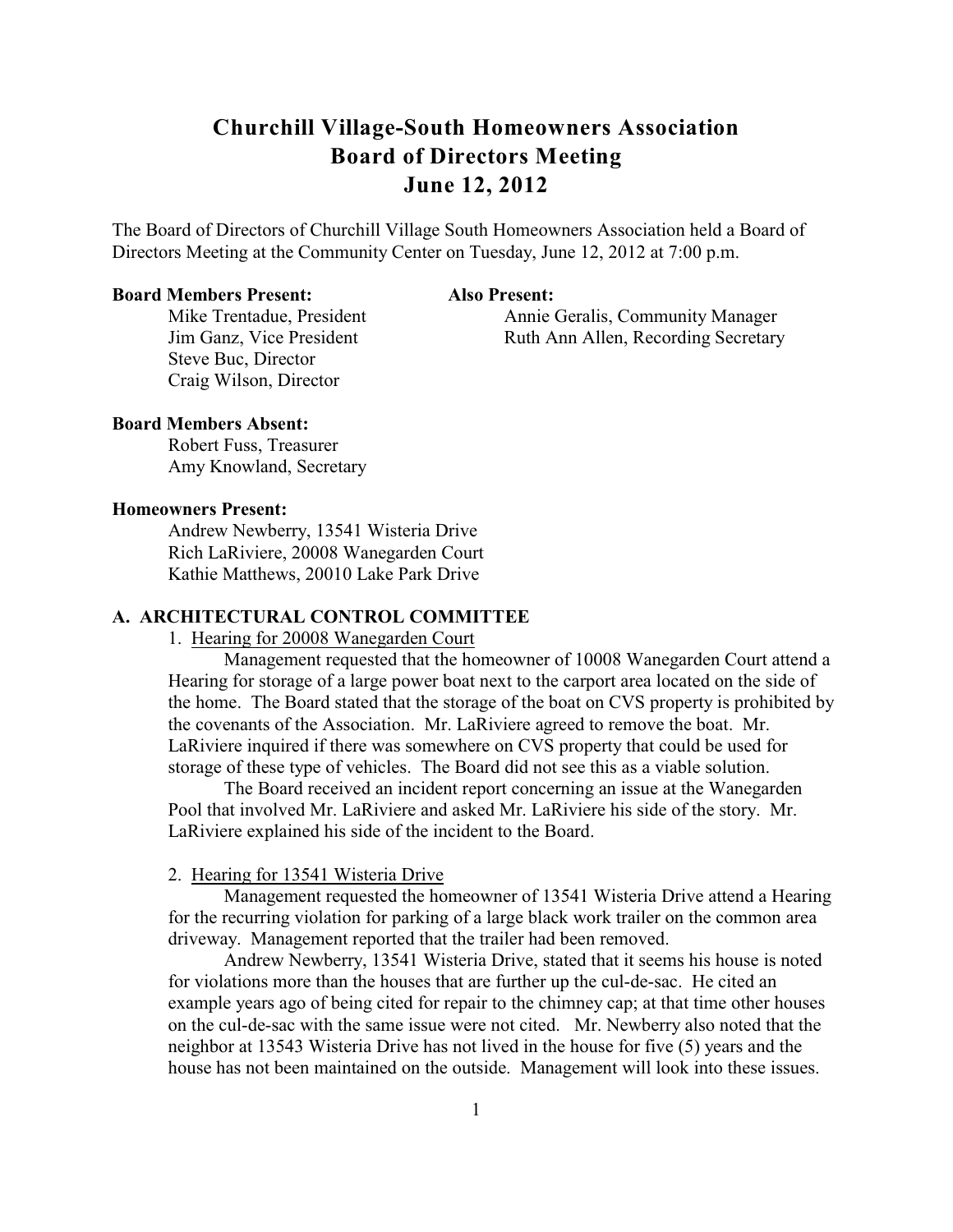3. Draft Correspondence to Laurel Hill Way Residents

Management provided the Board with the draft of the letter to be sent all homeowners on Laurel Hill Way that have structures located on the common areas. The Board requested that verbiage be added to the second  $(2<sup>nd</sup>)$  paragraph that states that the homeowner acknowledges that the structure is on CVS property and the homeowner agrees to make the subsequent homeowner aware of the agreement concerning the structure and will be subject to it.

The homeowners will be requested to sign an easement agreement that they will maintain the improvements of structures on the common area and will notify subsequent homeowners of the agreements.

# 4. 20143 Laurel Hill Way

Management requested that the homeowner complete an ACC application for the replacement of the steps and the new planter boxes.

# **B. CALL TO ORDER**

The June Board of Directors Meeting was called to order at 7:25 p.m.

### **C. HOMEOWNER OPEN FORUM**

1. Kathie Matthews, 20010 Lake Park Drive, stated that she did a walk through with McFall and Berry Landscape on Lake Park Drive and Lake Park Court. McFall and Berry submitted a proposal for landscape updates in this area. Management forwarded the proposal to the Willow Cove Townhomes Board of Directors and requested that they prioritize the list. It was noted that Item 7, the hillside along Lake Pathway, should be done after the work on the path around the lake is completed. The total cost of the proposal is \$10,019.00.

**MOTION:** (Jim/Steve) Approve the proposal from McFall and Berry for landscape improvements on Lake Park Drive and Lake Park Court for \$10,019.00 and that the plantings be done at a time that is most beneficial and when the work on the path is completed.

**Vote:** Motion Passed - 3 ayes/1 abstention (Craig)

Ms. Matthews noted that there are still Christmas lights up on houses along Wisteria Drive. The Board stated that these houses have been sent violation notices.

Ms. Matthews also inquired about the U-Haul trucks that have been parked along Wisteria Drive. Mike Trentadue stated that Ms. Matthews should send a complaint to the County permitting services concerning this matter.

# **D. MINUTES**

1. May 9, 2012 Board of Directors Meeting Minutes **MOTION:** (Jim/Steve) Accept the May 9, 2012 minutes as amended.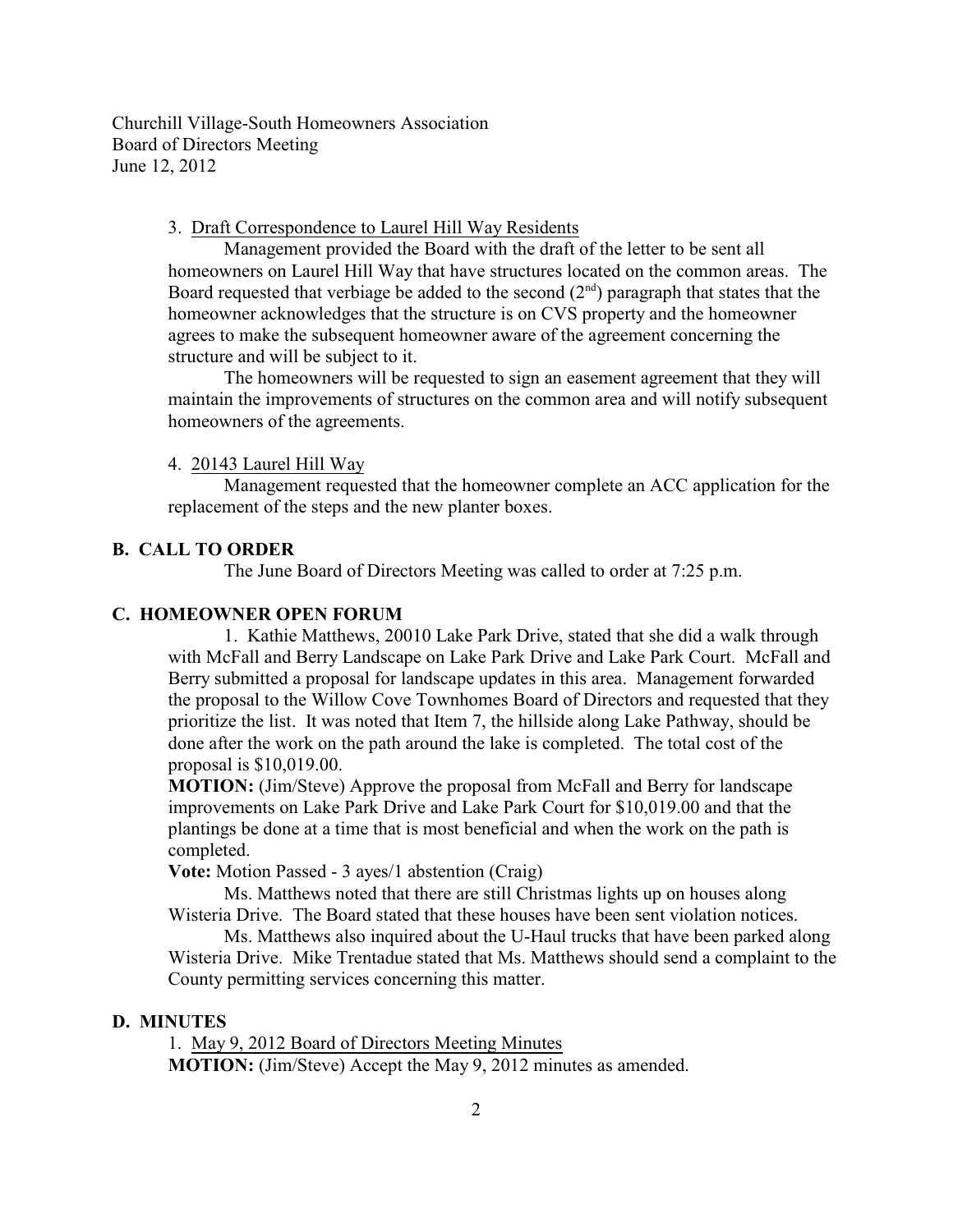**Vote:** Motion Passed - Unanimous

### 2. May 9, 2012 Closed Meeting Minutes

**MOTION:** (Steve/Jim) Accept the minutes of the Closed Meeting as submitted. **Vote:** Motion Passed - Unanimous

# **E. MANAGEMENT REPORT**

1. Replacement of the Community Center Ceiling Fans

Management reported that the new ceiling fans in the Community Center have been installed.

### 2. Proposal Regarding Drainage Issue Behind 19900-19912 Wyman Way

At a previous Board meeting, the homeowner at 19910 Wyman Way mentioned that the area behind his house on Wyman Way flooded when it rains and the area becomes soggy. Management has checked the area on several occasions and the area seemed to drain well. Management contacted the surveyor, CPJ, to have a field survey done of the area to see if the elevation had changed. The report from CPJ gave several options to resolve the issue, but it also stated that there are a large number of trees with extensive root systems that would hamper any of the suggested fixes and any cutting of the roots would probably kill the trees. The loss of the trees would probably lead to other drainage issues as the roots of the trees help soak up the water.

The Board requested that Management survey homeowners in that area to determine if they experience any drainage issues. The Board agreed to table any decision concerning this issue and will continue to monitor the situation.

The Board requested that Management send the homeowner of 19910 Wyman Way stating that no visible signs of standing water has been noted, but the Association will continue to monitor the situation.

# 3. Trees Planted on Common Area Behind 13740 Wanegarden Drive

The Board noted that the petition submitted by Mary Brown, 13740 Wanegarden Drive, did not include signatures from all the homeowners near the common area where the trees where planted. The Board requested that Management contact the homeowners of these neighboring homes and ask them their opinion on the addition of the trees. McFall and Berry did state that the trees needed to be moved about ten to fifteen feet (10'-15') so that the trees do not encroach on the pathway as they become larger. The Board agreed that it was impractical to move these trees at this time of the year and any decision on the re-planting of these trees should wait until Fall.

# 4. Correspondence from 13509 Teakwood Lane

Management received correspondence from the homeowner of 13509 Teakwood Lane noting that a tree located in the common area behind a newly installed fence will damage the fence. Management requested that the homeowner send a copy of the plat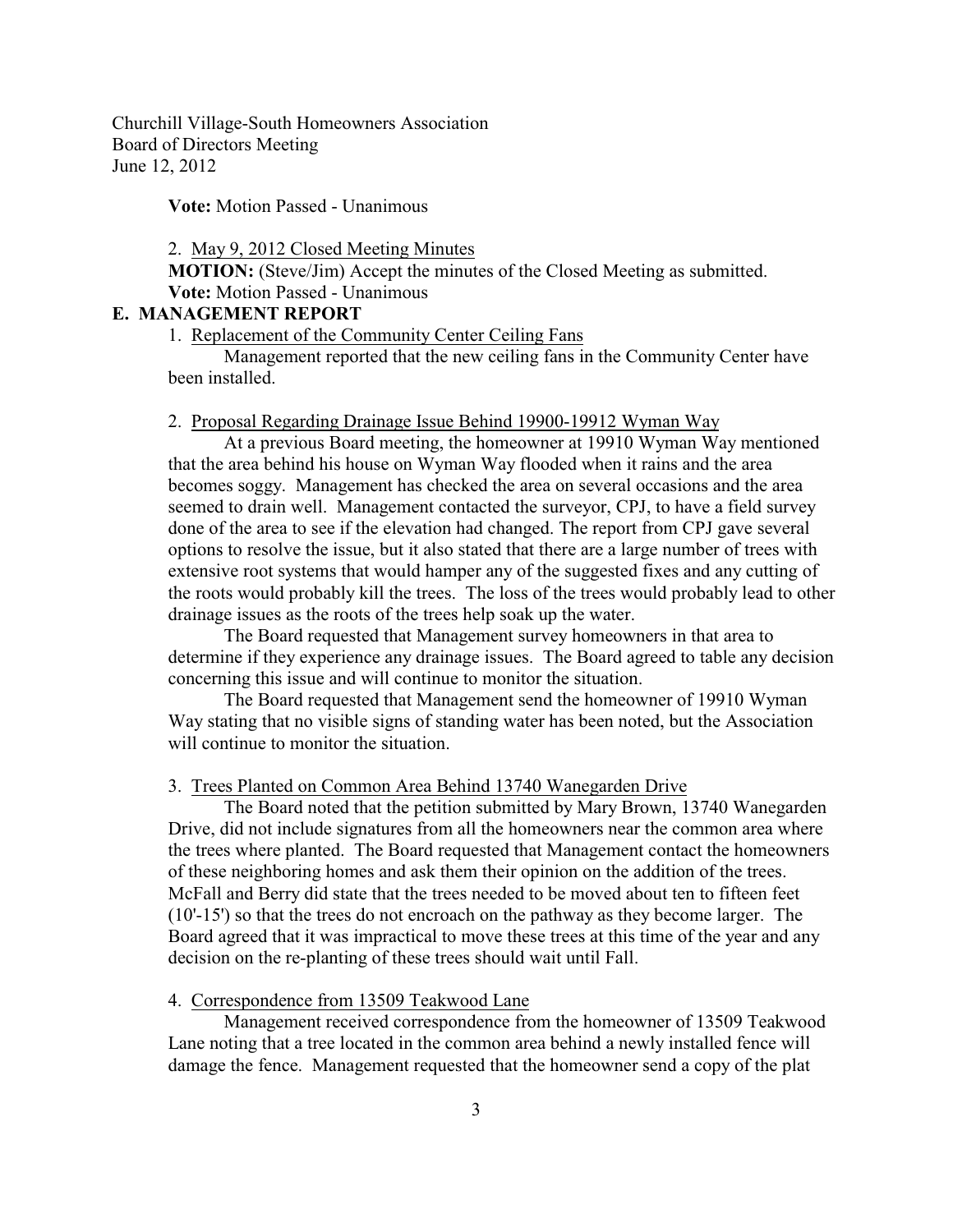> showing the location of the fence and the trees. The Board will discuss this matter again when the plat is received from the homeowner.

#### 5. Removal of Pear Tree at 13222 Meander Cove Drive

Management received a proposal from McFall and Berry to remove a Pear tree at 13222 Meander Cove Drive as half the tree has been split and needs to be removed. The cost of the proposal is \$800.00.

**MOTION:** (Jim/Steve) Approve the proposal from McFall and Berry for removal of the Pear tree and grinding of the stump for \$800.00.

**Vote:** Motion Passed - 3 ayes/1 abstention (Craig)

#### 6. Summer Flower Proposal

**MOTION:** (Jim/Steve) Ratify the email vote by the Board for the summer flower proposal from McFall and Berry for \$2,731.00 **Vote:** Motion Passed - 3 ayes/1 abstention (Craig)

#### 7. Seal Coating Project

Management stated that the seal coating in the community has been completed except for Waterside Drive, Waterside Lane, Waterside Court and Meander Cove Drive. These remaining areas will be seal coated on June 19-21, 2012.

#### 8. Swimming Pool Matters

*a. Incident Report from the Wanegarden Pool*

Management received an Incident Report concerning an incident at the Wanegarden Pool on June 9, 2012. The Board requested that Management contact the person listed as a witness on the Incident Report about this issue and talk with the staff on duty at that time for their account of the incident. The Board also requested that Management look at the camera footage from that day.

# 9. Pool Party Budget Request

Management received correspondence from homeowner Jackie Riley regarding a budget request for four (4) community-sponsored pool parties. The requested amount is \$4,117.00.

**MOTION:** (Jim/Steve) Approve the request from Mrs. Riley for four (4) communitysponsored pool parties with a budget request of \$4,117.00.

**Vote:** Motion Passed - 3 ayes/1 abstention (Craig)

The Board requested that sufficient notification be given to the community for the date and time of these pool parties.

# 10. Request from Lake Seneca Elementary School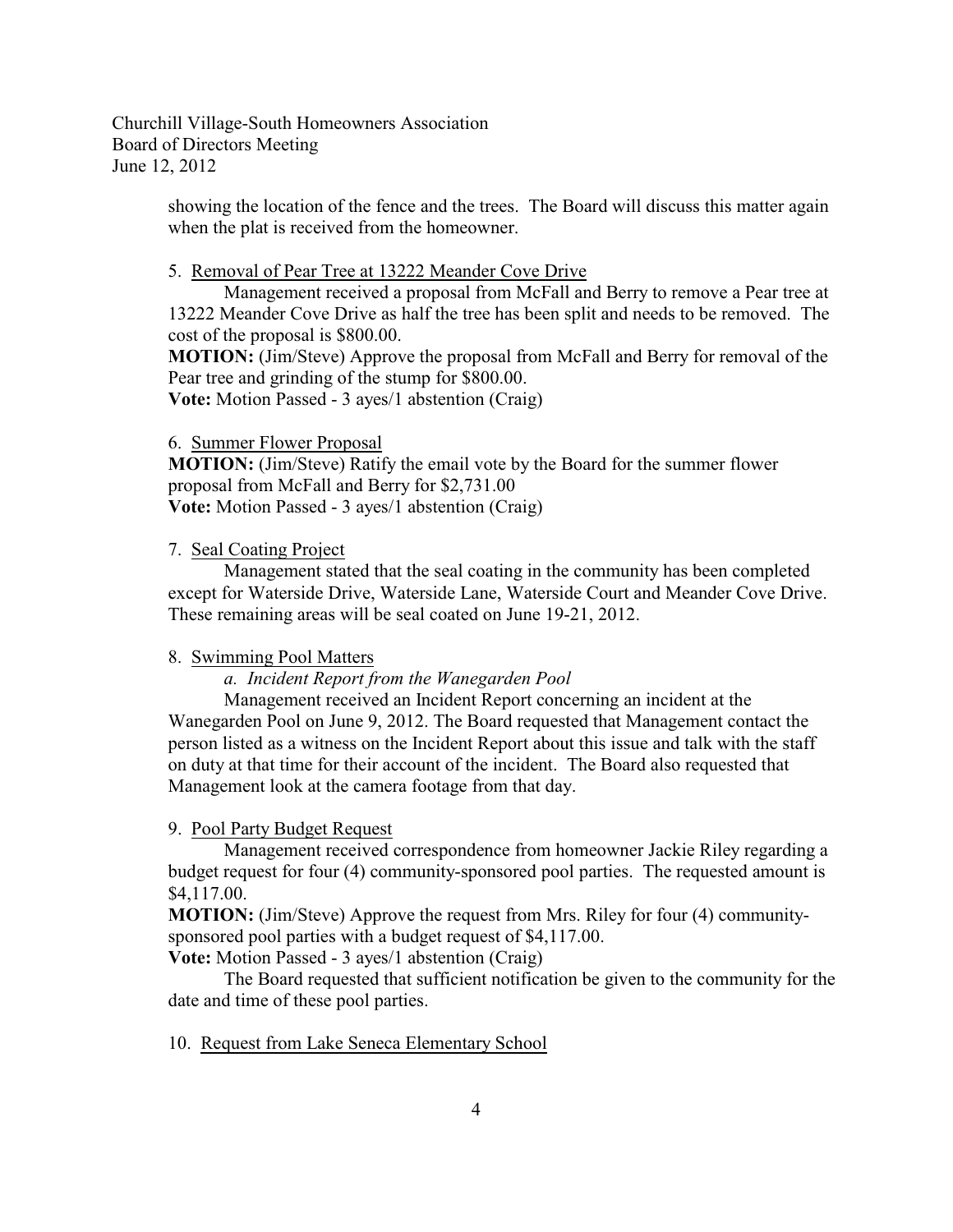> Management received a request from the principal of Lake Seneca Elementary School for usage of the Wanegarden Pool for the  $5<sup>th</sup>$  grade class end of school pool party on June  $8<sup>th</sup>$  from 11:00 a.m. until 2:30 p.m.

**MOTION:** (Jim/Steve) Ratify the email vote by the Board for the use of the Wanegarden Pool by the Lake Seneca Elementary School  $5<sup>th</sup>$  grade class for a pool party on June  $8<sup>th</sup>$ from 11:00 a.m. to 2:30 p.m.

**Vote:** Motion Passed - 3 ayes/1 abstention (Craig)

### 11. Change in Maryland Law Regarding Pits Bulls (Pure and Mixed)

A client memorandum was set to all Vanguard clients regarding the change in Maryland law regarding Pits Bulls (Pure and Mixed) and how it could affect Homeowner and Condominium Associations. Vanguard Management is encouraging that the Board of Directors have the Association's attorney review the Association's documents and advise of step(s) necessary to insulate the Association.

Craig Wilson, Vanguard Management, stated that a legislative sub-committee will hold a work session/hearing next week to discuss this matter. Mr. Wilson stated that the MD-LAC will be working to have the homeowner and condominium associations taken out of the law so that only the owner of the animals is liable and no one else.

The Board agreed that this matter should be sent to legal counsel for their advisement.

#### 12. Correspondence from Goldklang & Group

Management received a proposal from Goldklang & Group for performing the audits for CVS Homeowners Association for the years ending December 31, 2012 and December 31, 2013. The fee for preparation of the 2012 audits is \$3,800.00 and \$3,900.00 for 2013. The preparation of the Federal and State Income Tax returns will cost \$350.00 a year.

**MOTION:** (Steve/Jim) Accept the engagement of Goldklang & Group for preparation of the 2012 and 3013 audits and Federal and State Income Tax returns at a total cost of \$8,400.00.

**Vote:** Motion Passed - 3 ayes/1 abstention (Craig)

# 13. Community Center HVAC Unit

On June 4, 2012, Management received notification from the Community Center Administrator that the HVAC unit was not cooling the Community Center. Management contacted Harvey Hottel to inspect the unit. Management received a proposal from Harvey Hottel to perform a leak check and make repairs for \$2,245.00. Management requested that Harvey Hottel provide Management with a maintenance history of the unit.

Management contacted Hayden Mechanical Services to provide a second opinion for repairing the system. Hayden Mechanical Services submitted a proposal for \$941.47